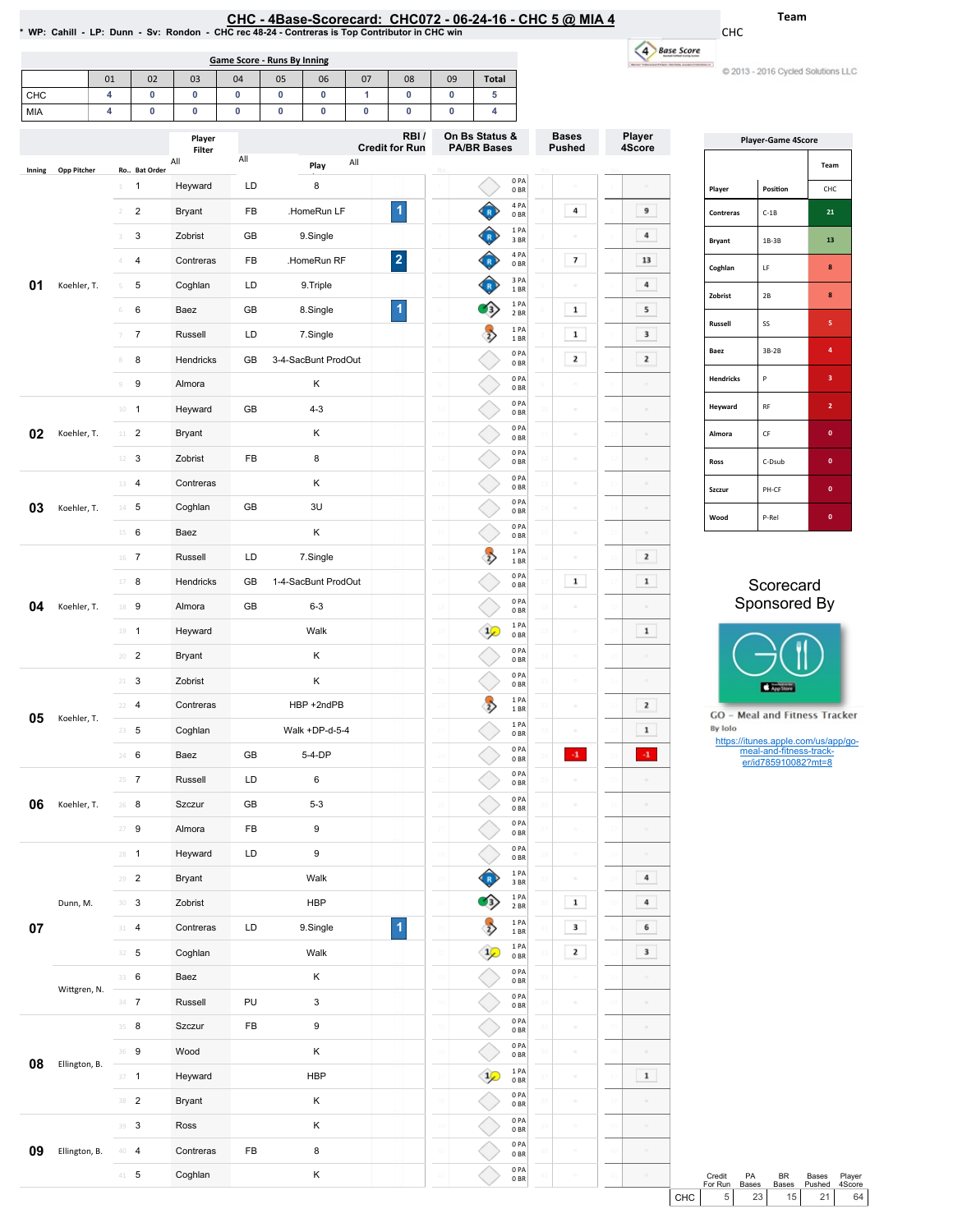| : 3 & DKLOD / 3 ' XQQ 6Y 5 RQGRQ & + & U+F |                    |                   | $8 + 8$              | %DVH6FRU+FDLG &+&<br>& ROMHUDV LV 7 RS & ROMMEXWRULQ & + & Z LQ |                      |                         |                               |                     | $8+8$ # 0.\$     |                |                                                           | d u                |                                |  |  |
|--------------------------------------------|--------------------|-------------------|----------------------|-----------------------------------------------------------------|----------------------|-------------------------|-------------------------------|---------------------|------------------|----------------|-----------------------------------------------------------|--------------------|--------------------------------|--|--|
|                                            |                    |                   |                      | ' u ^ } OEr Zuv• C/vv]vP                                        |                      |                         |                               |                     |                  |                |                                                           |                    |                                |  |  |
| ìí<br>$8 + 8$                              | ìî                 | ìï                | ìð                   | ìñ<br>ìò                                                        | ìó                   | ìô                      | ìõ<br>d}šo                    |                     |                  |                |                                                           |                    |                                |  |  |
| $0,$ \$                                    |                    |                   |                      |                                                                 |                      |                         |                               |                     |                  |                |                                                           |                    |                                |  |  |
|                                            |                    | Wb Ç Œ<br>8]oš OE |                      |                                                                 |                      | $5\%$<br>& UHGLWIRU5 XQ | 2 Q%V 6 VDWXV<br>3\$ %5 %DVHV |                     | %DVHV<br>3 XVKHG | 30 NU<br>6FRUH |                                                           | WoÇOE u ð^}Œ       |                                |  |  |
| /vv]vP K‰WjšZ0E                            | Z} XX ŠKŒ C        | $^\circledR$      | $\pmb{\circledcirc}$ | WoÇ                                                             | $\pmb{\circledcirc}$ |                         |                               |                     |                  |                |                                                           |                    | d u                            |  |  |
|                                            | í.                 | $+HZDUS$          | $\prime$             |                                                                 |                      |                         |                               | ì W<br>$i$ Z        |                  |                | Wo Ç Œ                                                    | W∙]Ÿ} v            | $^\circ$                       |  |  |
|                                            | $\hat{\perp}$      | %UDQW             | ) %                  | $+RP$ H <sub>5</sub> $XQ/$ )                                    |                      |                         |                               | ðW<br>ì Z           |                  |                | } všOEOE•                                                 | rí                 | îí                             |  |  |
|                                            | $\top$             | $=$ REUMV         | $^*$ %               | $61QJ$ $\Theta$                                                 |                      |                         |                               | í W<br>$i$ Z        |                  |                | 0Ç vš                                                     | íñ                 | íï                             |  |  |
|                                            | ð                  | & ROWHUDV         | ) %                  | $+RP$ H <sub>5</sub> $XQ5$ )                                    |                      |                         |                               | ðW<br>i Z           |                  |                | } PZo v                                                   | x                  | ô                              |  |  |
| $\langle \rangle$ Zo OEdX                  | ñ                  | & RJKOO           | $\prime$ .           | <b>7 UISOH</b>                                                  |                      |                         |                               | ïW<br>$i$ $z$       |                  |                | $\bullet$ } Opš                                           | $\hat{\mathbb{I}}$ | ô                              |  |  |
|                                            | ò                  | %DH               | $*$ %                | $61QJ$ $OH$                                                     |                      |                         |                               | í W<br>$i$ Z        |                  |                | Zµ. 00                                                    | $\sim$             |                                |  |  |
|                                            | ó                  | 5 XVMO            | $\prime$             | $61QJ$ $\Theta$                                                 |                      |                         |                               | í W<br>$i$ $z$      |                  |                | Ĵ.                                                        |                    | $\delta$                       |  |  |
|                                            | ô                  | + HQGUENV         | $*$ %                | 6 DF%XQ/8 URG2 XW                                               |                      |                         |                               | i W<br>i Z          |                  |                |                                                           | ï rî               |                                |  |  |
|                                            | $\tilde{\text{o}}$ | \$ @ RUD          |                      | $\cdot$                                                         |                      |                         |                               | ìW<br>$i$ Z         |                  |                | , v OEI•                                                  | W                  | $\top$                         |  |  |
|                                            | íì                 | $+HZDUS$          | * $%$                |                                                                 |                      |                         |                               | i W<br>i Z          |                  |                | , ÇÁ Œ                                                    | Z&                 | $\mathbf{f}$                   |  |  |
| $\langle \rangle$ Zo OBbX                  | - í í              | %UDQW             |                      | $\cdot$                                                         |                      |                         |                               | i W<br>i Z          |                  |                | $\omega \rangle$ OE                                       | &                  | $\mathbf{1}$                   |  |  |
|                                            | íî                 | $=$ REUMV         | ) %                  |                                                                 |                      |                         |                               | i W<br>i Z          |                  |                | Z} ••                                                     | $r \cdot \mu$      | $\mathbf{1}$                   |  |  |
|                                            | íï                 | & ROWHUDV         |                      |                                                                 |                      |                         |                               | ì W<br>i Z          |                  |                | ^Ì ÌμŒ                                                    | Wr &               | $\mathbf{1}$                   |  |  |
| $\langle \rangle$ Zo OBbX                  | íð                 | & RJKOO           | $*$ %                | 8                                                               |                      |                         |                               | ì W<br>i Z          |                  |                | $t$ } }                                                   | WZ o               | $\mathbf{I}$                   |  |  |
|                                            | íñ                 | %DH               |                      | $\mathcal{L}_{\mathcal{A}}$                                     |                      |                         |                               | i W<br>$i$ Z<br>í W |                  |                |                                                           |                    |                                |  |  |
|                                            | íò                 | 5 XVMO            | $\prime$ .           | $61QJ$ $OH$                                                     |                      |                         |                               | $i$ $z$<br>ì W      |                  |                |                                                           |                    |                                |  |  |
|                                            | íó                 | + HOGUENV         | * $%$                | 6 DF%XQ/8 URG2 XW                                               |                      |                         |                               | $i$ Z<br>i W        |                  |                |                                                           | 6 FRUHFDUG         |                                |  |  |
| $\prec$ } Zo OEblX                         | íô                 | \$ @ RUD          | * $%$                |                                                                 |                      |                         |                               | $i$ Z<br>í W        |                  |                |                                                           | 6 SRQVRUHG%        |                                |  |  |
|                                            | íõ                 | $+HZDUS$          |                      | $:$ DON                                                         |                      |                         |                               | i Z<br>ì W          |                  |                |                                                           |                    |                                |  |  |
|                                            | îì                 | %UDQW             |                      |                                                                 |                      |                         |                               | ì Z<br>i W          |                  |                |                                                           |                    |                                |  |  |
|                                            | îí                 | $=$ REUMV         |                      | $\blacksquare$                                                  |                      |                         |                               | i Z<br>í W          |                  |                |                                                           |                    |                                |  |  |
| $\langle \rangle$ Zo OBUX                  |                    | & ROWHUDV         |                      | $+$ %3 $Q$ G3%                                                  |                      |                         |                               | $i$ $z$<br>í W      |                  |                |                                                           |                    |                                |  |  |
|                                            | îΪ                 | & RJKODQ          |                      | : DON '3G                                                       |                      |                         |                               | $i$ Z<br>i W        |                  |                | KWASY LWACHY DSSOH FRP XV DSS JR<br>PHDCDCG ILMOHAV WIDEN |                    |                                |  |  |
|                                            | îŏ                 | %DH]              | $*$ %                | $\overline{\phantom{a}}$ $\overline{\phantom{a}}$ 3             |                      |                         |                               | i Z<br>ìW           |                  |                |                                                           | <b>HUIG</b>        | "PW                            |  |  |
|                                            | îñ                 | 5 XVMO            | $\prime$ .           |                                                                 |                      |                         |                               | $i$ Z<br>ìW         |                  |                |                                                           |                    |                                |  |  |
| $\langle \rangle$ Zo OBUX                  | îò                 | 6] FJ XU          | $*$ %                |                                                                 |                      |                         |                               | ìZ<br>i W           |                  |                |                                                           |                    |                                |  |  |
|                                            | ÎÓ                 | \$ @ RUD          | ) %<br>$\prime$ .    |                                                                 |                      |                         |                               | i Z<br>ìW           |                  |                |                                                           |                    |                                |  |  |
|                                            | îô<br>ÎÕ           | $+HZDIG$<br>%UDQW |                      | $:$ DON                                                         |                      |                         |                               | $i$ Z<br>í W        |                  |                |                                                           |                    |                                |  |  |
|                                            | $\top$             | $=$ REUMV         |                      | $+ \%3$                                                         |                      |                         |                               | $i$ Z<br>í W        |                  |                |                                                           |                    |                                |  |  |
| µvvUDX                                     | Tí.                | & ROWHUDV         | $\prime$ .           | $61QJ$ $OH$                                                     |                      |                         |                               | $i$ Z<br>í W        |                  |                |                                                           |                    |                                |  |  |
|                                            | ΪÎ                 | & RJKODQ          |                      | $:$ DON                                                         |                      |                         |                               | $i$ Z<br>í W        |                  |                |                                                           |                    |                                |  |  |
|                                            | $\top$             | %DHJ              |                      |                                                                 |                      |                         |                               | $i$ Z<br>ìW         |                  |                |                                                           |                    |                                |  |  |
| $t$ ) $CPCEV$ LEX –                        | ïð                 | 5 XVMO            | 38                   | $\bullet$                                                       |                      |                         |                               | $i$ Z<br>ì W        |                  |                |                                                           |                    |                                |  |  |
|                                            | īñ                 | 6] FJ XU          | ) %                  |                                                                 |                      |                         |                               | $i$ Z<br>i W        |                  |                |                                                           |                    |                                |  |  |
|                                            | ïò                 | :RRG              |                      | $\epsilon$                                                      |                      |                         |                               | $i$ Z<br>ìW         |                  |                |                                                           |                    |                                |  |  |
| oo]∨P§}∨UX                                 | ïó                 | $+HZDUS$          |                      | $+ \%3$                                                         |                      |                         |                               | $i$ Z<br>í W        |                  |                |                                                           |                    |                                |  |  |
|                                            | ïô                 | <b>%UDQW</b>      |                      | $\cdot$                                                         |                      |                         |                               | $i$ Z<br>i W        |                  |                |                                                           |                    |                                |  |  |
|                                            | ΪÕ                 | 5 RW              |                      | $\cdot$                                                         |                      |                         |                               | $i$ Z<br>ìW         |                  |                |                                                           |                    |                                |  |  |
| oo]vP§}vUX òi                              |                    | & ROWHUDV         | ) %                  |                                                                 |                      |                         |                               | $i$ Z<br>ìW         |                  |                |                                                           |                    |                                |  |  |
|                                            | ðí                 | & RJKOO           |                      |                                                                 |                      |                         |                               | $i$ Z<br>ìW         |                  |                | &UHGLW 3\$                                                | %5                 | %DM-N/ 300 HU                  |  |  |
|                                            |                    |                   |                      | $\bullet$                                                       |                      |                         |                               | $\frac{1}{2}$       |                  |                |                                                           |                    | RUSXQ %DVHV %DVHV 3XVKHG 6FRUH |  |  |

 $\frac{1}{8+8}$ 

 $d<sub>u</sub>$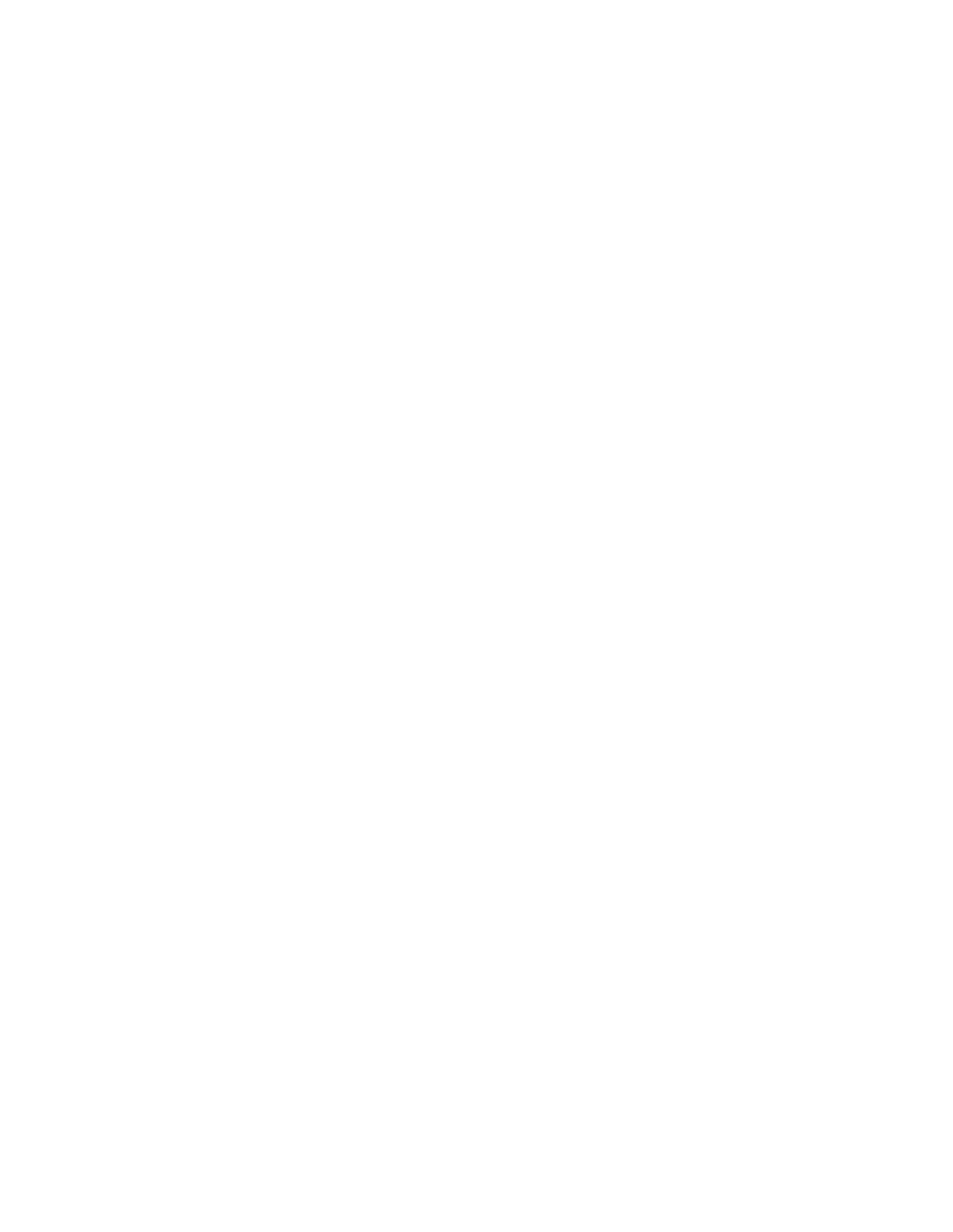## EHC - 4Base-Scorecard: CHC072 - 06-24-16 - CHC 5 @ MIA 4<br>\* WP: Cahill - LP: Dunn - Sv: Rondon - CHC rec 48-24 -Contreras is Top Contributor in CHC win



|                  | CHC - 4BaseScore - Player 4Score by Batting Order<br>WP: Cahill - LP: Dunn - Sv: Rondon - CHC 072-06-24-16 - CHC 5 @ MIA 4<br>WP: Cahill - LP: Dunn - Sv: Rondon - CHC rec 48-24 - Contreras is Top Contributor in CHC win |           |                |                  |           |    |   |   |                |                         |              |  |  |
|------------------|----------------------------------------------------------------------------------------------------------------------------------------------------------------------------------------------------------------------------|-----------|----------------|------------------|-----------|----|---|---|----------------|-------------------------|--------------|--|--|
|                  |                                                                                                                                                                                                                            |           |                | <b>Bat Order</b> |           |    |   |   |                |                         |              |  |  |
| Player           | Team                                                                                                                                                                                                                       | Position  | $\mathbf{1}$   | $\overline{2}$   | 3         | 4  | 5 | 6 | $\overline{7}$ | 8                       | 9            |  |  |
| Contreras        | CHC                                                                                                                                                                                                                        | $C-1B$    |                |                  |           | 21 |   |   |                |                         |              |  |  |
| <b>Bryant</b>    | CHC                                                                                                                                                                                                                        | $1B-3B$   |                | 13               |           |    |   |   |                |                         |              |  |  |
| Coghlan          | CHC                                                                                                                                                                                                                        | LF        |                |                  |           |    | 8 |   |                |                         |              |  |  |
| Zobrist          | CHC                                                                                                                                                                                                                        | 2B        |                |                  | $\bf{8}$  |    |   |   |                |                         |              |  |  |
| <b>Russell</b>   | CHC                                                                                                                                                                                                                        | SS        |                |                  |           |    |   |   | 5 <sub>5</sub> |                         |              |  |  |
| Baez             | CHC                                                                                                                                                                                                                        | $3B-2B$   |                |                  |           |    |   | 4 |                |                         |              |  |  |
| <b>Hendricks</b> | CHC                                                                                                                                                                                                                        | P         |                |                  |           |    |   |   |                | $\overline{\mathbf{3}}$ |              |  |  |
| Heyward          | CHC                                                                                                                                                                                                                        | <b>RF</b> | $\overline{2}$ |                  |           |    |   |   |                |                         |              |  |  |
| Almora           | CHC                                                                                                                                                                                                                        | CF        |                |                  |           |    |   |   |                |                         | $\bullet$    |  |  |
| <b>Ross</b>      | CHC                                                                                                                                                                                                                        | C-Dsub    |                |                  | $\pmb{0}$ |    |   |   |                |                         |              |  |  |
| <b>Szczur</b>    | CHC                                                                                                                                                                                                                        | PH-CF     |                |                  |           |    |   |   |                | $\bullet$               |              |  |  |
| Wood             | CHC                                                                                                                                                                                                                        | P-Rel     |                |                  |           |    |   |   |                |                         | $\mathbf{0}$ |  |  |



Scorecard

**GO** - Meal and Fitness Tracker By Iolo

https://itunes.apple.com/us/app/go-meal-and-fitness-track-er/id785910082?mt=8

# CHC - 4Score Box - Player Totals<br>CHC072 - 06-24-16 - CHC 75<br>WP: Cahill - LP: Dunn - Sv: Rondon - CHC rec 48-24 - Contreras is Top Contributor in CHC win

|               |               | Batting<br>Order |                |                |                 |                     |                |                | Productivity |
|---------------|---------------|------------------|----------------|----------------|-----------------|---------------------|----------------|----------------|--------------|
| Player        | Team Position | Nbr              | Credit For Run | PA Bases       | <b>BR</b> Bases | <b>Bases Pushed</b> | Player 4Score  | Appearances    | Rate         |
| Contreras     | CHC C-1B      | $\overline{4}$   | 3              | 6              | $\overline{2}$  | 10                  | 21             | 5              | 4.200        |
| Bryant        | CHC 1B-3B     | $\overline{2}$   | $\mathbf{1}$   | 5              | 3               | $\overline{4}$      | 13             | 5              | 2.600        |
| Coghlan       | CHC LF        | 5                | 0              | 5              | $\mathbf{1}$    | $\overline{2}$      | 8              | 5              | 1.600        |
| Zobrist       | CHC 2B        | 3                | $\pmb{0}$      | $\overline{2}$ | 5               | $\mathbf{1}$        | 8              | 4              | 2.000        |
| Russell       | CHC SS        | $\overline{7}$   | $\mathbf 0$    | $\overline{2}$ | $\overline{2}$  | $\mathbf{1}$        | 5              | 4              | 1.250        |
| Baez          | CHC 3B-2B     | 6                | $\mathbf{1}$   | $\mathbf{1}$   | $\overline{2}$  | $\pmb{0}$           | 4              | $\overline{4}$ | 1.000        |
| Hendricks     | CHC P         | 8                | $\mathbf 0$    | 0              | $\mathbf 0$     | 3                   | 3              | $\overline{2}$ | 1.500        |
| Heyward       | CHC RF        | $\mathbf{1}$     | 0              | $\overline{2}$ | $\pmb{0}$       | $\pmb{0}$           | $\overline{2}$ | 5              | 0.400        |
| Almora        | CHC CF        | 9                | $\pmb{0}$      | $\mathbf 0$    | $\mathbf 0$     | $\mathbf 0$         | $\mathbf 0$    | 3              | 0.000        |
| Ross          | CHC C-Dsub    | 3                | 0              | $\mathbf 0$    | $\mathbf 0$     | $\pmb{0}$           | $\pmb{0}$      | $\mathbf{1}$   | 0.000        |
| Szczur        | CHC PH-CF     | 8                | $\pmb{0}$      | $\pmb{0}$      | $\pmb{0}$       | $\pmb{0}$           | $\pmb{0}$      | $\overline{2}$ | 0.000        |
| Wood          | CHC P-Rel     | 9                | $\pmb{0}$      | $\pmb{0}$      | $\pmb{0}$       | $\pmb{0}$           | $\pmb{0}$      | $\mathbf{1}$   | 0.000        |
| <b>Totals</b> |               |                  | 5              | 23             | 15              | 21                  | 64             | 41             | 1.561        |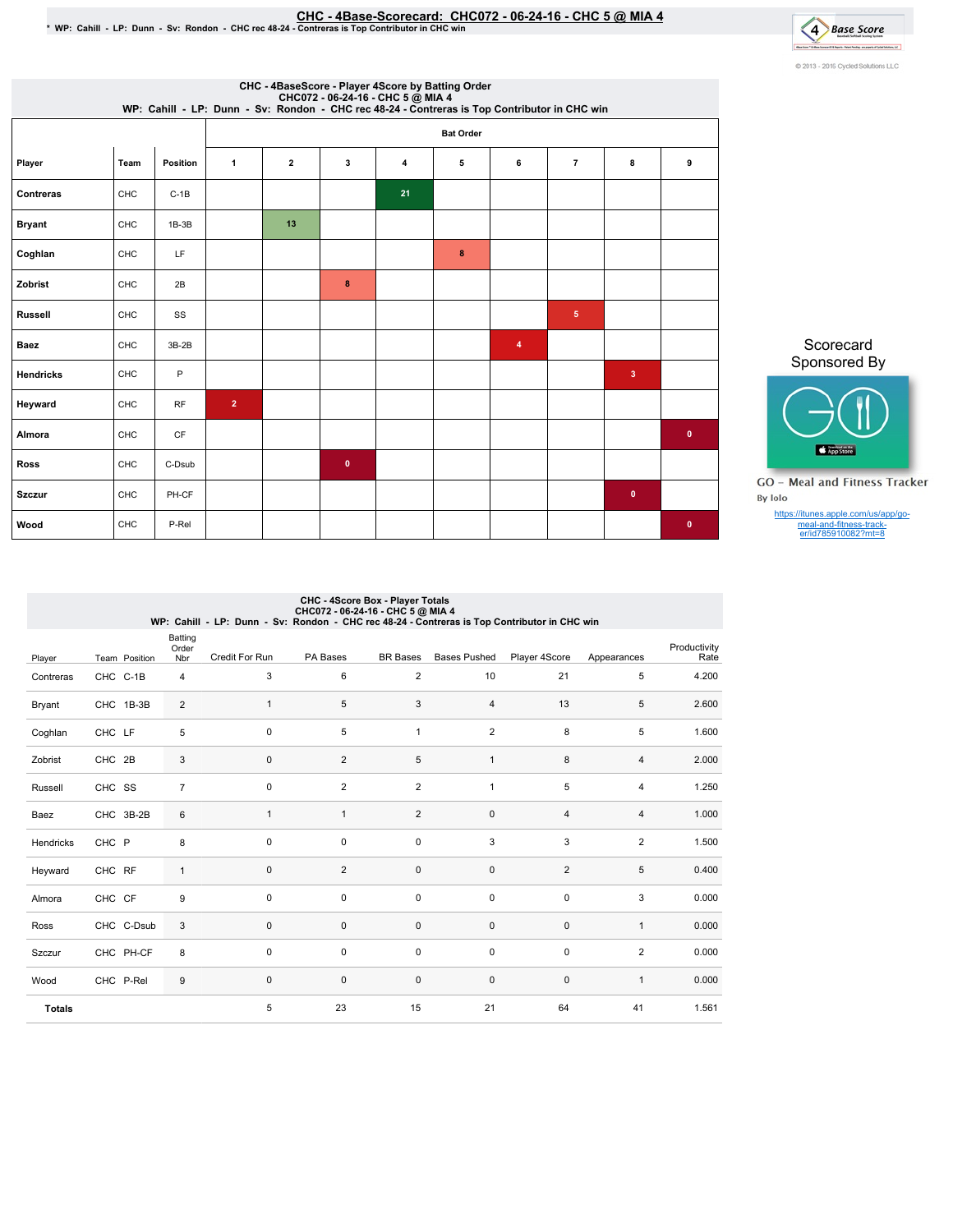## MIA - 4Base-Scorecard: CHC072 - 06-24-16 - CHC 5 @ MIA 4<br>\* WP: Cahill - LP: Dunn - Sv: Rondon - CHC rec 48-24 -Contreras is Top Contributor in CHC win



|                 | MIA - 4BaseScore - Player 4Score by Batting Order<br>WP: Cahill - LP: Dunn - Sv: Rondon - CHC072 - 06-24-16 - CHC 5 @ MIA 4<br>WP: Cahill - LP: Dunn - Sv: Rondon - CHC rec 48-24 - Contreras is Top Contributor in CHC win |              |              |                      |                |   |   |           |                |                |              |  |  |
|-----------------|-----------------------------------------------------------------------------------------------------------------------------------------------------------------------------------------------------------------------------|--------------|--------------|----------------------|----------------|---|---|-----------|----------------|----------------|--------------|--|--|
|                 |                                                                                                                                                                                                                             |              |              | <b>Bat Order</b>     |                |   |   |           |                |                |              |  |  |
| Player          | Team                                                                                                                                                                                                                        | Position     | $\mathbf{1}$ | $\overline{2}$       | 3              | 4 | 5 | 6         | $\overline{7}$ | 8              | 9            |  |  |
| <b>Bour</b>     | <b>MIA</b>                                                                                                                                                                                                                  | 1B           |              |                      |                |   |   | 18        |                |                |              |  |  |
| Ozuna           | MIA                                                                                                                                                                                                                         | <b>CF</b>    |              |                      |                | 6 |   |           |                |                |              |  |  |
| <b>Stanton</b>  | <b>MIA</b>                                                                                                                                                                                                                  | <b>RF</b>    |              |                      |                |   | 6 |           |                |                |              |  |  |
| <b>Dietrich</b> | MIA                                                                                                                                                                                                                         | 2B           | $\sqrt{5}$   |                      |                |   |   |           |                |                |              |  |  |
| Hechavarria     | MIA                                                                                                                                                                                                                         | SS           |              |                      |                |   |   |           |                | $\overline{2}$ |              |  |  |
| Yelich          | MIA                                                                                                                                                                                                                         | LF           |              |                      | $\overline{2}$ |   |   |           |                |                |              |  |  |
| Prado           | <b>MIA</b>                                                                                                                                                                                                                  | 3B           |              | $\blacktriangleleft$ |                |   |   |           |                |                |              |  |  |
| Gillespie       | <b>MIA</b>                                                                                                                                                                                                                  | <b>PH</b>    |              |                      |                |   |   |           |                |                | $\mathbf 0$  |  |  |
| Johnson         | MIA                                                                                                                                                                                                                         | $PH-1B$      |              |                      |                |   |   | $\bullet$ |                |                |              |  |  |
| Koehler         | MIA                                                                                                                                                                                                                         | P            |              |                      |                |   |   |           |                |                | $\mathbf{0}$ |  |  |
| Realmuto        | MIA                                                                                                                                                                                                                         | $\mathtt{C}$ |              |                      |                |   |   |           | $\pmb{0}$      |                |              |  |  |
| Suzuki          | MIA                                                                                                                                                                                                                         | PH           |              |                      |                |   |   |           |                |                | $\mathbf 0$  |  |  |

Scorecard Sponsored By



**GO** - Meal and Fitness Tracker By Iolo

https://itunes.apple.com/us/app/go-meal-and-fitness-track-er/id785910082?mt=8

## MIA - 4Score Box - Player Totals<br>CHC072 - 06-24-16 - CHC 20 - 2007<br>WP: Cahill - LP: Dunn - Sv: Rondon - CHC rec 48-24 - Contreras is Top Contributor in CHC win

Batting

| Player        |        | Team Position | <b>Batting</b><br>Order<br>Nbr | Credit For Run | PA Bases       | <b>BR</b> Bases | <b>Bases Pushed</b> | Player 4Score  | Appearances    | Productivity<br>Rate |
|---------------|--------|---------------|--------------------------------|----------------|----------------|-----------------|---------------------|----------------|----------------|----------------------|
| Bour          | MIA 1B |               | 6                              | 4              | 4              | $\pmb{0}$       | 10                  | 18             | 3              | 6.000                |
| Ozuna         | MIA CF |               | $\overline{4}$                 | 0              | $\overline{2}$ | 3               | $\mathbf{1}$        | 6              | $\overline{4}$ | 1.500                |
| Stanton       | MIA RF |               | 5                              | 0              | $\mathbf{1}$   | 3               | 2                   | 6              | $\overline{4}$ | 1.500                |
| Dietrich      | MIA    | 2B            | $\mathbf{1}$                   | 0              | $\overline{2}$ | 3               | $\pmb{0}$           | 5              | $\overline{4}$ | 1.250                |
| Hechavarria   | MIA SS |               | 8                              | 0              | 1              | $\mathbf{1}$    | $\pmb{0}$           | $\overline{2}$ | $\overline{4}$ | 0.500                |
| Yelich        | MIA LF |               | $\sqrt{3}$                     | 0              | $\mathbf{1}$   | $\mathbf{1}$    | $\pmb{0}$           | $\sqrt{2}$     | $\overline{4}$ | 0.500                |
| Prado         | MIA    | 3B            | $\sqrt{2}$                     | 0              | $\mathbf{1}$   | $\pmb{0}$       | $\pmb{0}$           | $\mathbf{1}$   | $\overline{4}$ | 0.250                |
| Gillespie     | MIA PH |               | $\boldsymbol{9}$               | 0              | $\pmb{0}$      | $\pmb{0}$       | $\pmb{0}$           | $\pmb{0}$      | $\mathbf{1}$   | 0.000                |
| Johnson       |        | MIA PH-1B     | 6                              | 0              | 0              | $\pmb{0}$       | $\pmb{0}$           | $\pmb{0}$      | $\mathbf{1}$   | 0.000                |
| Koehler       | MIA P  |               | $9\,$                          | 0              | 0              | 0               | $\mathbf 0$         | $\pmb{0}$      | $\overline{2}$ | 0.000                |
| Realmuto      | MIA C  |               | $\overline{7}$                 | 0              | 0              | 0               | 0                   | 0              | $\overline{4}$ | 0.000                |
| Suzuki        | MIA PH |               | $\boldsymbol{9}$               | 0              | $\pmb{0}$      | $\pmb{0}$       | $\pmb{0}$           | $\pmb{0}$      | $\mathbf{1}$   | 0.000                |
| <b>Totals</b> |        |               |                                | 4              | 12             | 11              | 13                  | 40             | 36             | 1.111                |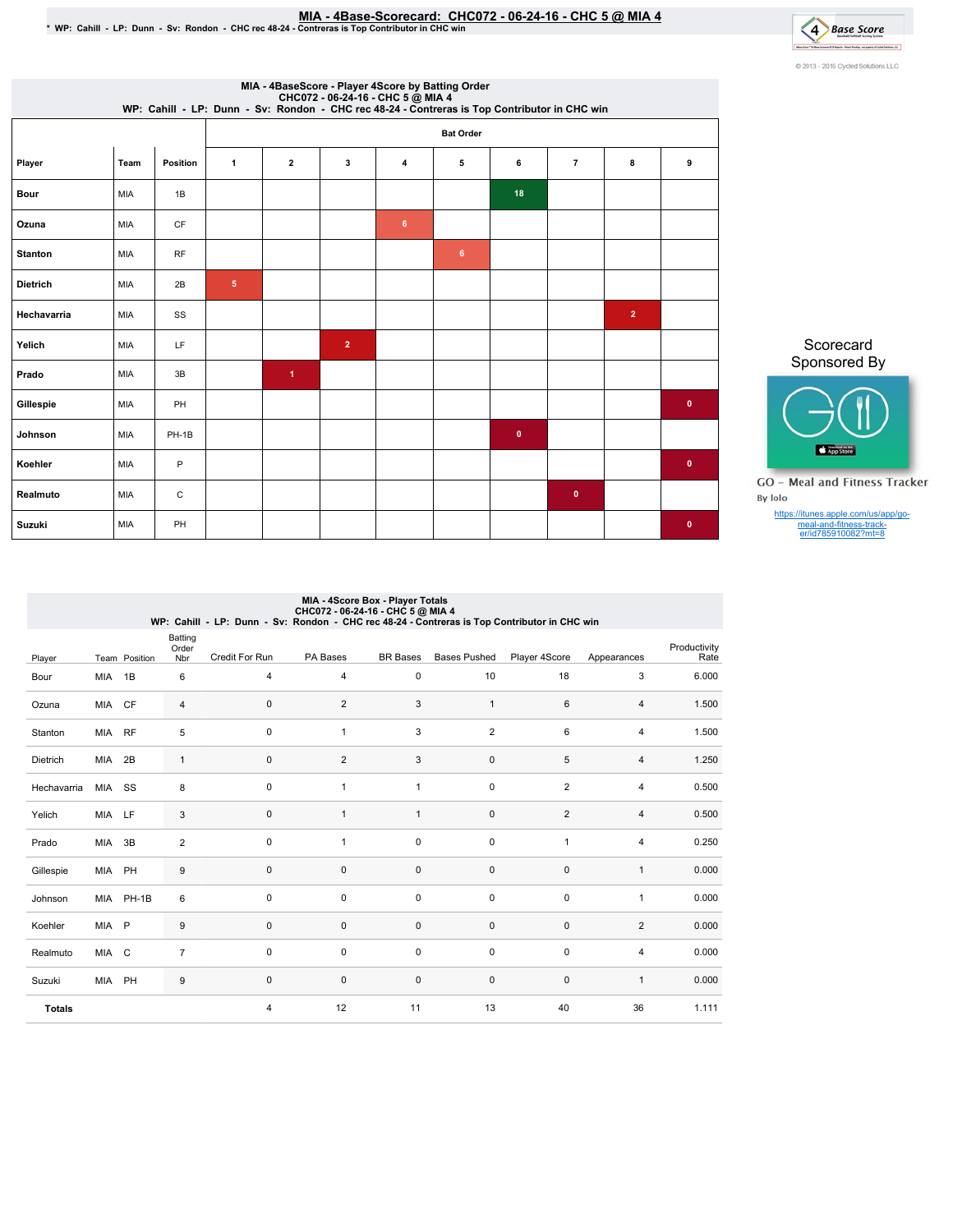#### Bat Order | Player | Inning | PlayText | LOBStatus Credit For Run PA Bases BR Bases Bases Pushed Player 4Score 1 Heyward 01 8 02 4-3 04 | Walk Left on 1st 07 9 08 | HBP | Left on 1st **Player Totals** 2 Bryant 01 .HomeRun LF 02 K 04 K 07 | Walk 08 K **Player Totals** 3 Zobrist 01 9.Single 02 8 05 K 07 HBP Left on 3rd **Player Totals** Ross 09 K **Player Totals** 4 Contreras 01 .HomeRun RF 03 K 05 | HBP +2ndPB | Left on 2nd 07 | 9.Single | Left on 2nd 09 8 **Player Totals** 5 Coghlan 01 9.Triple 03 3U 05 | Walk +DP-d-5-4 07 | Walk Left on 1st 09 K **Player Totals** 6 Baez 01 | 8.Single | Left on 3rd 03 K 05 5-4-DP 07 K **Player Totals** 7 Russell 01 | 7.Single | Left on 2nd 04 7.Single Left on 2nd 06 6 07 3 **Player Totals** 8 Hendricks 01 3-4-SacBunt ProdOut 04 1-4-SacBunt ProdOut **Player Totals** Szczur 06 5-3 08 9 **Player Totals** 9 Almora 01 K 04 6-3 06 9 **Player Totals** Wood 08 K **Player Totals Grand Total** 0 0 0 0 0 0 0 0 0 0 0 0 0 0 1 0 1 0 0 0 0 0 0 0 0 0 1 0 2 0 0 2 1 4 0 4 9 0 0 0 0 0 0 0 0 0 0 0 0 0 1 3 0 4 0 0 0 0 0 0 1  $\frac{1}{2}$  5  $\frac{3}{4}$  13 0 1 3 0 4 0 0 0 0 0 0 0 0 0 0 0 0 0 1 2 1 4  $\boxed{0}$  2 5 1 8 0 0 0 0 0 0  $\overline{0}$   $\overline{0}$   $\overline{0}$   $\overline{0}$   $\overline{0}$   $\overline{0}$   $\overline{0}$ 2 4 0 7 13 0 0 0 0 0 0 0 1 1 0 2 1 1 1 3 6 0 0 0 0 0 0  $\frac{3}{2}$  6 2 20  $\frac{10}{2}$  21 0 3 1 0 4 0 0 0 0 0 0 0 0 1 0 1 0 1 0 2 3 0 0 0 0 0 0  $\boxed{0}$   $\boxed{5}$   $\boxed{1}$   $\boxed{2}$   $\boxed{8}$ 1 1 2 1 5 0 0 0 0 0 0 0 0 -1 -1 0 0 0 0 0 0 1 1 2 0 4 0 1 1 1  $1$  3 0 1 1 0 2 0 0 0 0 0 0 0 0 0 0 0 0  $\boxed{0}$  2  $\boxed{2}$  1  $\boxed{5}$  $0 \qquad \qquad 0 \qquad \qquad 2 \qquad \qquad 2$  $0 \qquad 0 \qquad 0 \qquad 1 \qquad 1$ 0 0 0 3 3 0 0 0 0 0 0 0 0 0 0 0 0  $\overline{0}$   $\overline{0}$   $\overline{0}$   $\overline{0}$   $\overline{0}$   $\overline{0}$   $\overline{0}$ 0 0 0 0 0 0 0 0 0 0 0 0 0 0 0 0 0 0  $\overline{0}$   $\overline{0}$   $\overline{0}$   $\overline{0}$   $\overline{0}$   $\overline{0}$   $\overline{0}$ 0 0 0 0 0 0 0 0 0 0 0  $\frac{5}{2}$  23 15 21 64 Detail by Bat Order/Player

### <u>CHC - 4Base-Scorecard: CHC072 - 06-24-16 - CHC 5 @ MIA 4</u>

\*WP:Cahill-LP:Dunn-Sv:Rondon-CHCrec48-24-ContrerasisTopContributorinCHCwin